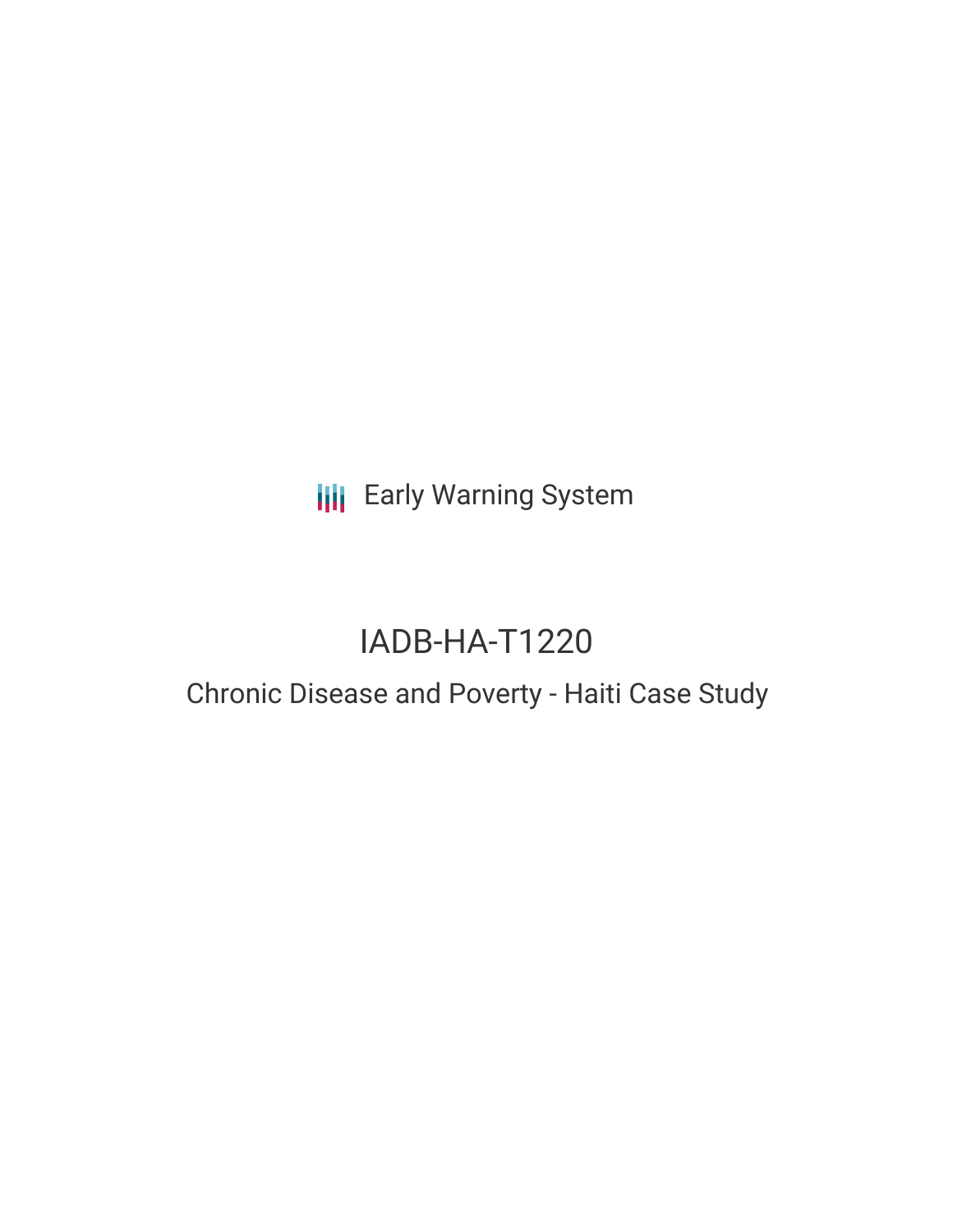

### **Quick Facts**

| <b>Countries</b>               | Haiti                                  |
|--------------------------------|----------------------------------------|
| <b>Financial Institutions</b>  | Inter-American Development Bank (IADB) |
| <b>Status</b>                  | Approved                               |
| <b>Bank Risk Rating</b>        | C                                      |
| <b>Voting Date</b>             | 2016-09-20                             |
| <b>Sectors</b>                 | <b>Education and Health</b>            |
| <b>Investment Type(s)</b>      | Grant                                  |
| <b>Investment Amount (USD)</b> | $$0.15$ million                        |
| <b>Project Cost (USD)</b>      | $$0.15$ million                        |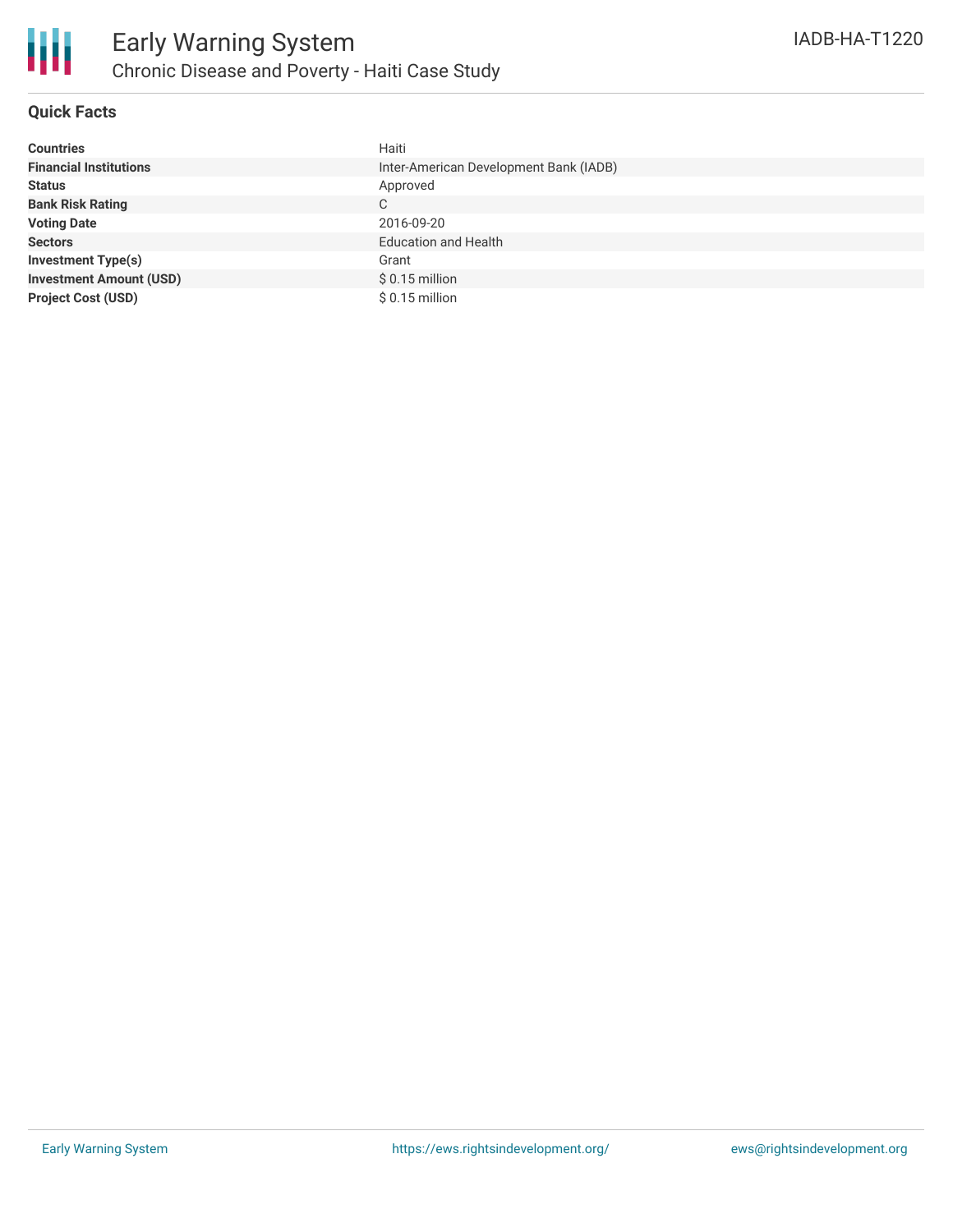

#### **Project Description**

The general objective of this Technical Cooperation (TC) is to advance local and global knowledge on non-communicable diseases and injuries (NCDI) in Haiti. In particular, it aims to assess the burden of disease from NCD and injuries (NCDI) among the poorest populations and to identify policies and integrated delivery platforms that would effectively address and reduce that burden. This knowledge will be a valuable input for the Ministry of Public Health of Haiti (MSPP) and the Global NCDI Poverty Commission.

The TC will finance consulting services to undertake the following two components: (i) The creation of a National NCDI Commission to advance knowledge and programing in Haiti, and (ii) generating knowledge about NCDIs in Haiti.

According to the IADB, there are no associated environmental risks and expected positive social effect, particularly among the poorest and vulnerable of Haiti. The environmental and social safeguard classification system for this operation is "C".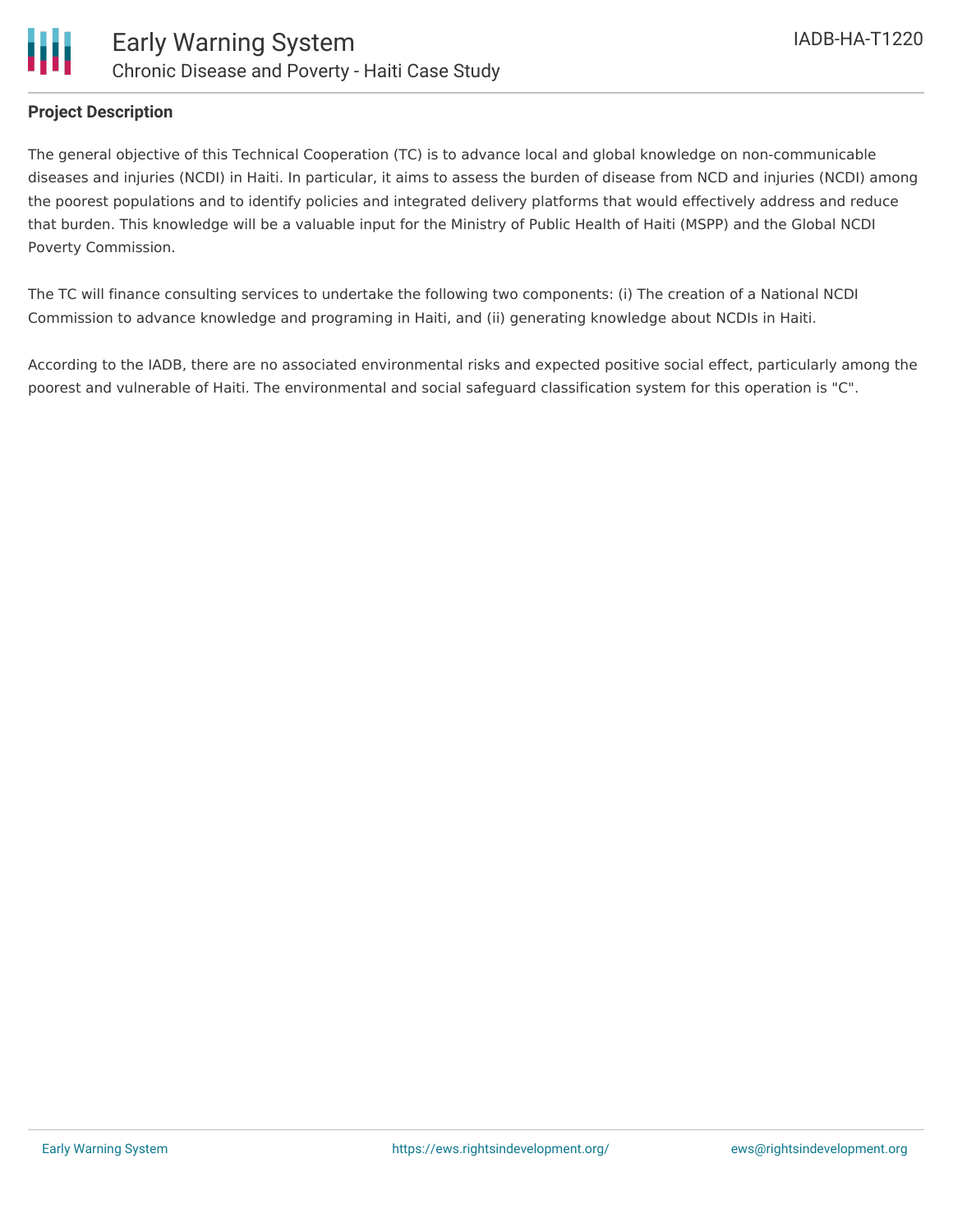

#### **Investment Description**

• Inter-American Development Bank (IADB)

Estimated project cost is US\$150,000, financed with the Special Program for Employment Promotion, Poverty Reduction and Social Development in Support of the Millennium Development Goals.

This investment is through non-reimbursable technical cooperation.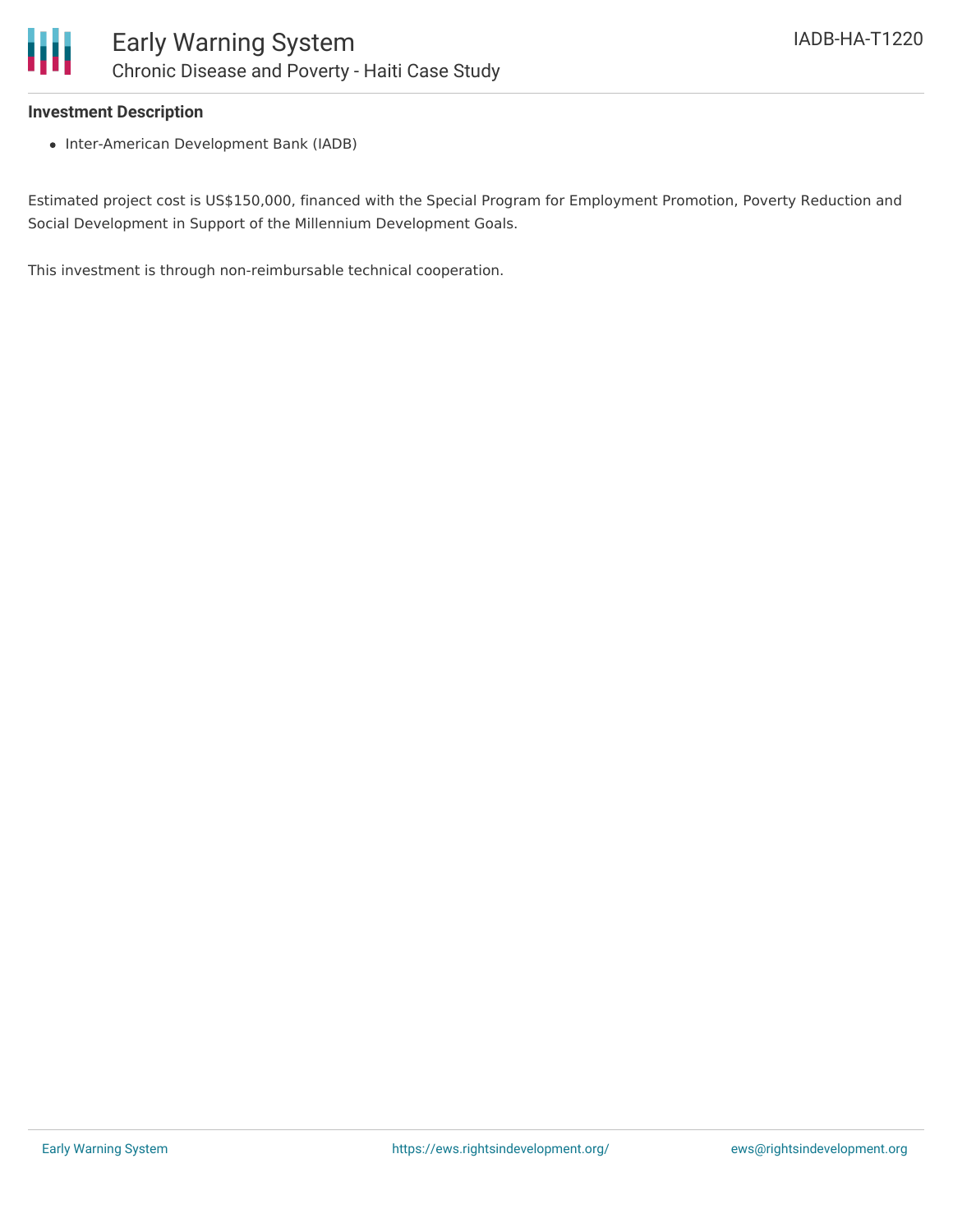

#### **Contact Information**

ACCOUNTABILITY MECHANISM OF IADB

The Independent Consultation and Investigation Mechanism (MICI) is the independent complaint mechanism and fact-finding body for people who have been or are likely to be adversely affected by an Inter-American Development Bank (IDB) or Inter-American Investment Corporation (IIC)-funded project. If you submit a complaint to MICI, they may assist you in addressing the problems you raised through a dispute-resolution process with those implementing the project and/or through an investigation to assess whether the IDB or IIC is following its own policies for preventing or mitigating harm to people or the environment. You can submit a complaint by sending an email to MICI@iadb.org. You can learn more about the MICI and how to file a complaint at http://www.iadb.org/en/mici/mici,1752.html (in English) or http://www.iadb.org/es/mici/mici,1752.html (Spanish).